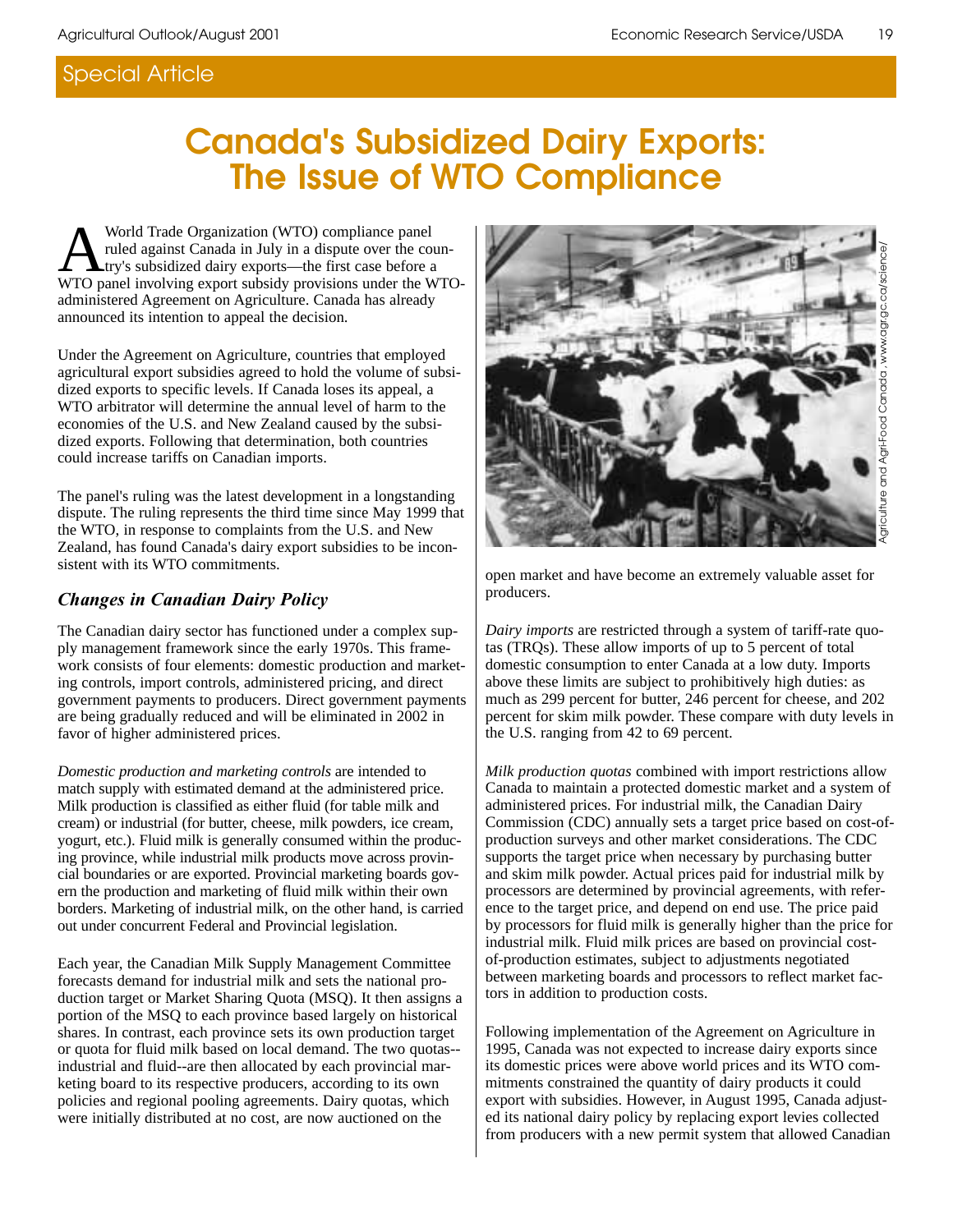#### **Canadian Dairy Exports Frequently Exceeded WTO Limits for Subsidized Sales Since 1995/96**

**Cheese exports exceeded WTO limits every year**



#### **Butter exports have been below WTO limits since 1998/99**



Economic Research Service, USDA August to July marketing year. Actual exports in 2000/01 are for three quarters only. Sources: WTO Panel Report (WT/DS103/R, WT/DS113/R) and Statistics Canada.

processors to purchase surplus milk at discount for the exclusive use of manufacturing dairy products for export. Canada claimed the discount sales did not provide export subsidies and thus were acceptable under the Agreement on Agriculture. The U.S., joined by New Zealand, disagreed.

Canada's permit system provided for pricing five classes of milk based on processors' end use of the milk. Classes 1-4 covered milk used exclusively in the domestic market. Class 5 contained five "Special Milk Classes" (SMC). SMC 5(a) to 5(c) comprised milk in dairy products used as ingredients in other products mostly sold domestically. SMC 5(d) was primarily for milk used in dairy product exports to traditional markets. These traditional

#### **Skim milk powder exports have consistently been below WTO limits**



**Exports of other milk products exceeded WTO limits every year**

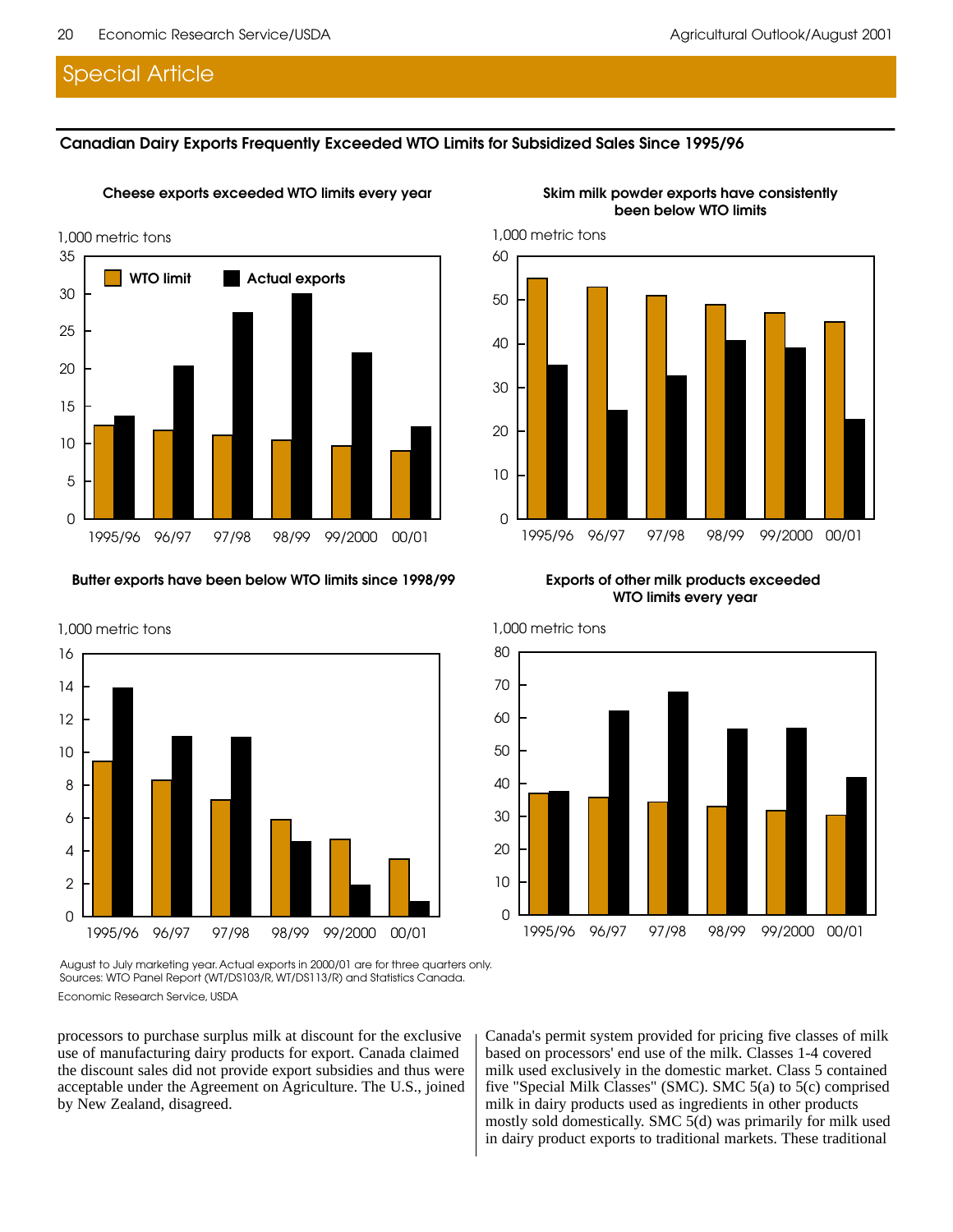# **Canada's Dairy Industry at a Glance**

In the1999/2000 marketing year (August to July), Canada had 20,600 dairy farms, producing 17.8 billion pounds of milk, compared with 84,260 farms producing 17.1 billion pounds in 1974/75. The average Canadian dairy farm has 54 cows, compared with 82 in the U.S.

Total Canadian milk production in 1999/2000 was down about 1 percent from the previous year. About 40 percent of milk production, or 7.1 billion pounds, was processed into table milk and cream, an increase of almost 1 percent over the previous year. The remaining 60 percent, or 10.7 billion pounds, was used in the production of dairy products, which decreased about 2.3 percent.

Processing at 270 plants across Canada resulted in \$8.5 billion (all currency in Canadian dollars: US\$1 = Can\$1.5) of processed dairy products in 1999. An estimated \$365 million of this production was exported, down from the 1998 peak of \$414 million. Exports in 2000 fell again to an estimated \$285 million.

Per capita milk consumption in Canada averaged 197 pounds in 1999, down from 215 pounds in 1990. Lower fat varieties such as skim and 1-percent milk continued to gain market share, accounting for 28.6 percent of all milk consumed in 1999, compared with 12.8 percent in 1990. Butter consumption closed the decade at 6.2 pounds per person, down from 11.8 pounds in 1990 but above the record-low 5.7 pounds in

exports were included in determining national production quotas. SMC 5(e) was surplus milk not needed domestically and available for use in dairy products for export above the quantities destined for traditional markets.

The prices of 5(d) and 5(e) were negotiated between the CDC and processors on a transaction-by-transaction basis. Revenues from within-quota milk used for export were pooled across provinces with revenue from domestic sales. However, returns for milk produced in excess of quota and sold through 5(e) at discounted prices were not pooled with domestic market returns before being paid to individual producers.

Under the Agreement on Agriculture, Canada, like the U.S. and the European Union, had agreed to limit its subsidized exports. However, the permit system led to rapid expansion of exports of some dairy products, in excess of Canada's export subsidy limits. Butter exports grew from less than 1,000 metric tons in 1994/95 (August to July marketing year) to nearly14,000 tons in 1995/96, the first year under the new program. In 1996/97 and 1997/98, butter exports averaged about 11,000 tons. Cheese exports increased steadily from about 12,000 tons in 1994/95 to 30,000 tons in 1998/99. Unlike butter and cheese, skim milk powder exports did not increase, nor did they exceed the permitted subsidy limits. Exports of other milk products from 1995/96 to 1999/2000 were above the agreed-to limits. For 2000/01, Canada

1997. Ice cream consumption also decreased from 26.0 pounds to 22.6 pounds during the same period.

Canadian consumers did not abandon higher fat products entirely. Cheese consumption closed the decade at 23.8 lbs. per person, up 8 percent from 1990. Cream also enjoyed a surge in popularity, as consumption in 1999 reached 13.6 lbs. per person, up from 11.8 lbs. in 1990.

Dairy farming is the third-largest source of revenue in the Canadian agricultural sector, behind grains and red meats. In general, profitability of Canadian dairy farms was higher than for farms in other commodity sectors, with an operating margin of \$0.26 per dollar of revenue, up 1.1 cent from 1998. Dairy farm cash receipts increased about 2.6 percent in 2000, reaching \$4 billion, breaking the record set in the previous year. (In contrast, crop producers' receipts fell in 2000 for the third consecutive year, hitting a 6-year low.)

While Canadian dairy farmers have benefited from the comparative price and income stability associated with supply management, a portion of these gains has been capitalized in the value of the quota. As a result, the benefits of supply management tend to be greatest for those who were producing at the time the quotas were introduced in the early 1970s. During 2000, the market-clearing price for quota in Quebec (Canada's leading milk-producing province) ranged between \$24,000 and \$27,450 for the right to sell one kg (2.2 lbs.) of butterfat daily on the domestic market.

is limited to export subsidies on 3,500 tons of butter, 9,076 tons of cheese, 44,953 tons of skim milk powder, and 30,282 tons of other milk products.

## **What Constitutes an Export Subsidy?**

In February 1998, after unsuccessful discussions with Canada to resolve the subsidy issue, the U.S. and New Zealand requested that a WTO compliance panel investigate Canada's dairy export practices. The U.S. maintained that Canada's system of special milk classes, which provided surplus milk at discounted prices to exporters, constituted an export subsidy and a violation of Canada's commitments under the Agreement on Agriculture. The U.S. also requested WTO review of Canada's restriction on commercial imports under its tariff-rate quota of 64,500 tons of fluid milk, claiming this also was a violation of its WTO commitment. Canada asserted that cross-border shoppers were already bringing in that amount, and that the commitment was thus being met without commercial imports.

In May 1999, a WTO compliance panel found that SMC 5(d) and 5(e) were financed by virtue of government action and constituted export subsidies within the Agreement on Agriculture definition. The panel noted the significant government involvement in the provision of milk to dairy product exporters at prices substantially below the levels otherwise available in Canada.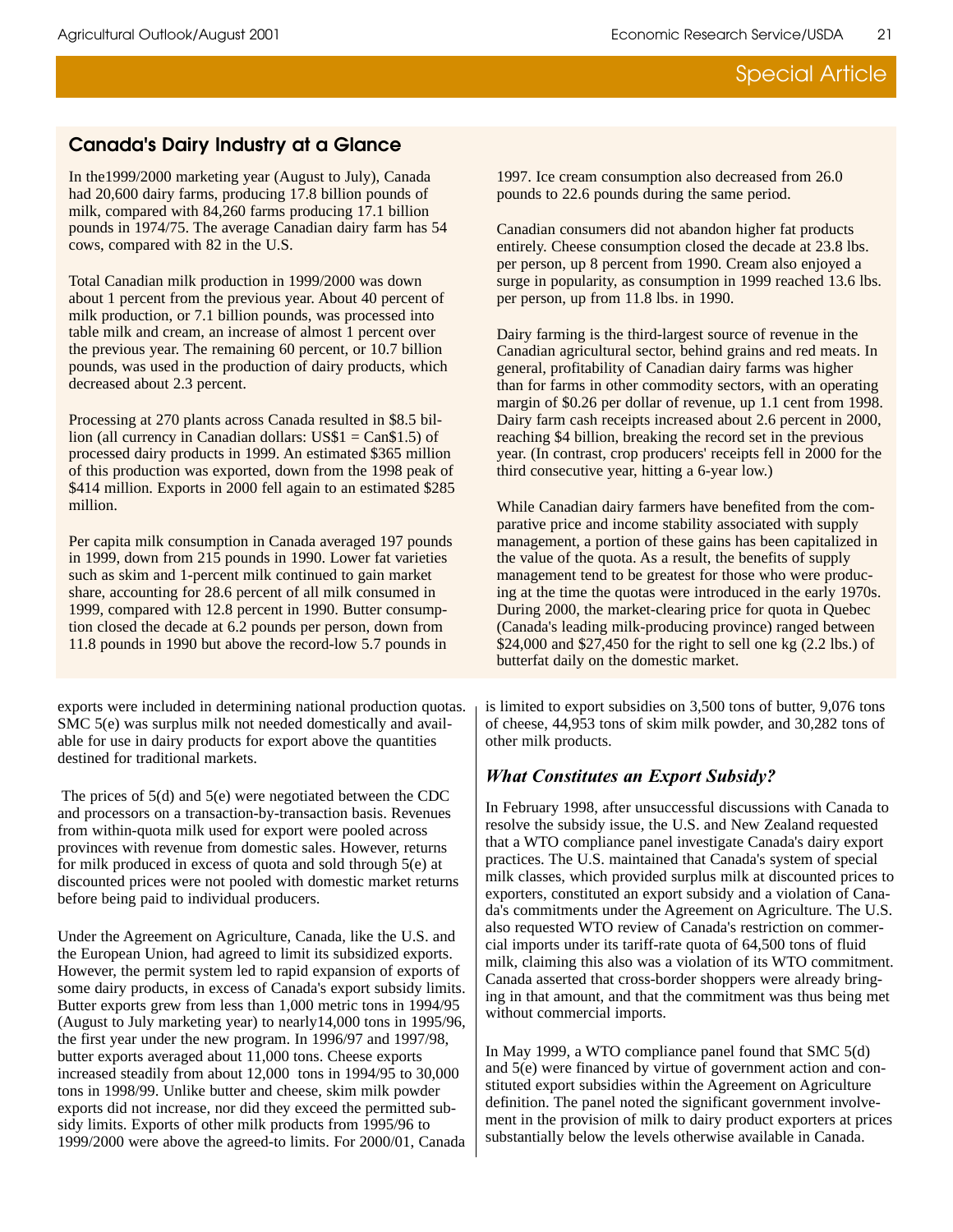### **Economics of Supply Management & Two-Tiered Price Schemes**

In addition to being administratively complex, supply management tends to decrease incentives for farmers to improve technology and expand scale in order to reduce costs. It prevents efficient distribution of production and processing across countries, or across regions within a country. By introducing a wedge between domestic and world prices, supply management raises consumer prices, while requiring import restrictions to prevent an influx of lower priced foreign goods. Were it not for production quotas, surplus stocks would likely accumulate in the face of high domestic price supports. Occasional and inevitable surpluses still occur, but under pure supply management these are controlled through quota or stock adjustments or by subsidizing exports.

When a country is a net importer at the world price, supply management results in trade distortion. If supply management imposes no controls over the amount farmers produce, and if over-quota production is exported at a lower price, trade distortion increases. High domestic prices from supply management distort trade both by reducing consumption and providing some producers a solid base on which to expand output. Trade distortion continues whether or not the government is directly involved in allocating product between the domestic and export markets.

While producers played an important role in the provincial marketing boards, the panel found the boards acted under the explicit authority delegated to them by either the Federal or a provincial government. Accordingly, the panel presumed the boards to be an "agency" of one or more of Canada's governments. The panel also found that Canada's restriction on access to its tariff quota on fluid milk was inconsistent with the Agreement on Agriculture and recommended Canada open the quota to commercial imports.

Canada disputed the conclusions of the compliance panel and sought an Appellate Body review of the findings. The Appellate Body upheld the panel's determination that SMC 5(d) and 5(e) were export subsidies and thus contributed to a violation of Canada's export subsidy commitments. However, the Appellate Body overruled the panel's finding in the case of fluid milk and allowed Canada to continue restricting commercial imports of fluid milk in light of cross-border purchases by Canadian consumers. In October 1999, the WTO Dispute Settlement Body (DSB) adopted the Appellate Body report and requested Canada to bring its export subsidy practices into compliance with its WTO obligations.

#### **Canada's Export Practices Remain in Dispute**

After the Appellate Body ruling in 1999, the Canadian government consulted with its dairy industry and explored alternatives for complying with the WTO ruling. Some members of the industry interpreted the WTO decision as a narrow one that precluded government involvement in the export of dairy products, How do two-tiered price schemes—based on parallel markets for domestic consumption and export at differentiated prices—result in expanded output? Under supply management, there will always be some producers with unused capacity. When high domestic prices cover producers' average total cost, those with the capacity to produce in excess of their quota limits will expand output as long as the export price covers the extra, or marginal, cost of additional production (primarily feed). If producers were not receiving sufficient revenue from domestic sales to cover their fixed costs (land, buildings, equipment, animals, etc.), the export price alone would have to cover the producer's average total cost (both fixed and variable costs) or eventually producers would go out of business.

Producers who can maximize profits by selling excess production into the commercial export market would probably be producing not for export but for the domestic returns they receive from the government policy of supply management. While some producers with quota and excess production capacity may view the export market as an attractive source of additional profits, it is unlikely to be attractive to producers who would have to take on additional fixed costs, such as a building, in order to increase production for export.

but permitted a two-tiered price system of higher milk prices for domestic use and discounted prices for export.

By August 2000, Canada began implementing revised procedures which it felt would comply with the panel's recommendations. While the revised procedures differed in many ways from the old, they still provided milk at discounted prices to processors, contingent on the verified export of the manufactured product.

Under the revised system, Canada retained and continued to export dairy products through SMC 5(d), while replacing the SMC 5(e) export subsidies with a procedure that encourages exporters to contract directly with producers. In several provinces, including Ontario and Quebec, an "auction" system was organized, administered by third-party companies appointed by the marketing boards. Exporters or processors post proposals on an electronic bulletin board with terms such as price, volume, and contract period. Producers bid on these contracts to supply milk. In British Columbia, Alberta, and Saskatchewan, provincial marketing boards provide processors or exporters with names of producers with whom they can negotiate directly for surplus milk.

In February 2001, Canada informed the DSB of its compliance with WTO rules. Shortly thereafter, the U.S. and New Zealand challenged Canada's revised system on the grounds that the changes did not go far enough in bringing its export subsidies into compliance with its WTO obligations. The U.S. maintained that Canada had simply replaced the SMC 5(e) export subsidies with a new export subsidy program offering discounted milk to